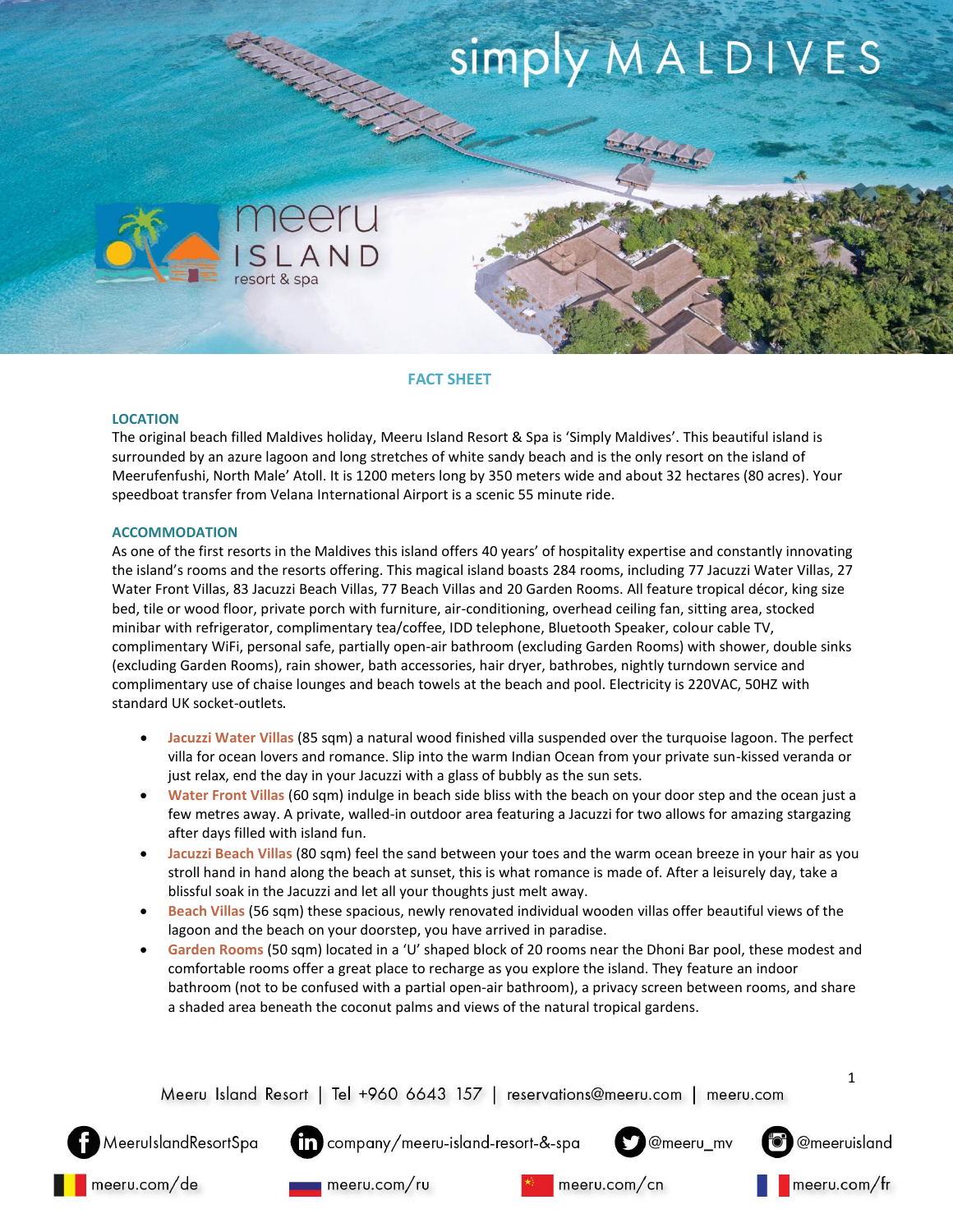**RECEPTION –** Meeru has two receptions, one at the centre of the island and the other at the northern end, both offer a relaxed check-in and check-out experience, the main reception offers a Guest Services, a Gift Shop, Fine Jewels and an Internet Café.

# **RESTAURANTS & BARS**

Meeru offers a delicious selection of international cuisine with dishes from around the world. These top rated restaurants offer attentive service alongside tropical surroundings. Meeru has something for every taste and occasion, make the most of a vacation and try them all.

There are two 'all-you-can-eat', buffet style restaurants. **Farivalhu** and **Maalan** offer breakfast, lunch and dinner in an authentic Maldivian atmosphere with thatched roofs, sand floors and open spaces. Farivalhu is for guests staying at the southern end of the island, and Maalan is for guests staying at the northern end of the island.

Guests have access to two seated, full service restaurants, both offering in-door and al fresco dining. Choose from **Asian Wok**, an over-the-water restaurant, specialising in Asian cuisine and Teppanyaki, and the unique **Hot Rock** experience, located by the **Pavilion Bar** pool, this restaurant gets its name from the distinct guest culinary journey, here, guests can enjoy seafood, steak or chicken cooked to their preference on heated magma rock, best enjoyed with fine wine.

Spoilt for choice, guests can also enjoy the four 'optional' à la carte choices; an extensive snack menu at the bars and pools, room service, **Meeru Café** near **Dhoni Bar** pool also offers ice-cream, pastries, specialty coffees and teas, and the ultimate al fresco dining experience with candle light dinners on the beach.

Guests can complement their beach filled days with refreshments from one of the bars across the island. Try out **Dhoni Bar** or **Pavilion Bar**, on the beach; **Kakuni Bar**, with sports bar facilities such as table tennis, billiards, snooker, foosball, darts, chess, board games and satellite TV coverage of international sporting events. **Uthuru Bar** is for guests 18 years and older; all guests can enjoy drinks at the over-water **Asian Wok Bar** or the **Hot Rock Bar**.

**THE GAMES ROOM** is situated in **Kakuni Bar** and features a host of fun things to do, including table tennis, billiards, snooker, foosball table, darts, mahjong table and board games, while **The Games Room** in **Uthuru Bar** offers a selection of the most popular games, including billiards, foosball table, darts and board games.

### **SPORTS AND RECREATION**

A Maldives holiday is all you need, not all islands are created equal, you've come to the right place with Meeru. 1.5 kilometer of beautiful white sandy beach, a magnificent lagoon, great snorkelling and two fresh water swimming pools on the beach – the Dhoni Bar Pool features a children's wading pool while the Pavilion Bar Pool is an adults' only area, for guests 18 years and older. A kids' club, fitness centre, two lighted tennis courts, a golf driving range, putting green, 9 hole pitch 'n putt golf course, beach volleyball, badminton, pétanque, bicycles, football grounds and fishing excursions including morning, afternoon and deep sea trips.

**EURO-DIVERS SCUBA CENTER -** featuring guided diving and snorkelling boat trips, equipment and accessory sales, rentals, repairs and a complete PADI instructional programme.

**EURO-DIVERS MEERU WATER SPORTS** offer rental and instructional lessons, including catamarans, kayaks, wind surfing boards, SUP boards, waterski, wakeboards, fun tube, jet ski and a glass bottom boat.

### **THE MANTA TRUST MARINE BIOLOGY CENTRE**

The Maldives has the world's largest known population of reef manta rays. The Manta Trust is a well-known, UK based, independent non-profit organisation, whose mission is to advance conservation of manta rays and their habitat through science, research, raising awareness and influencing conservation by providing education. Guests can take part in workshops and trips run by Meeru's resident marine biologist. Our team is here to share our passion for and knowledge of the marine environment with you and hope that your understanding will help conserve the natural beauty of the coral reefs.

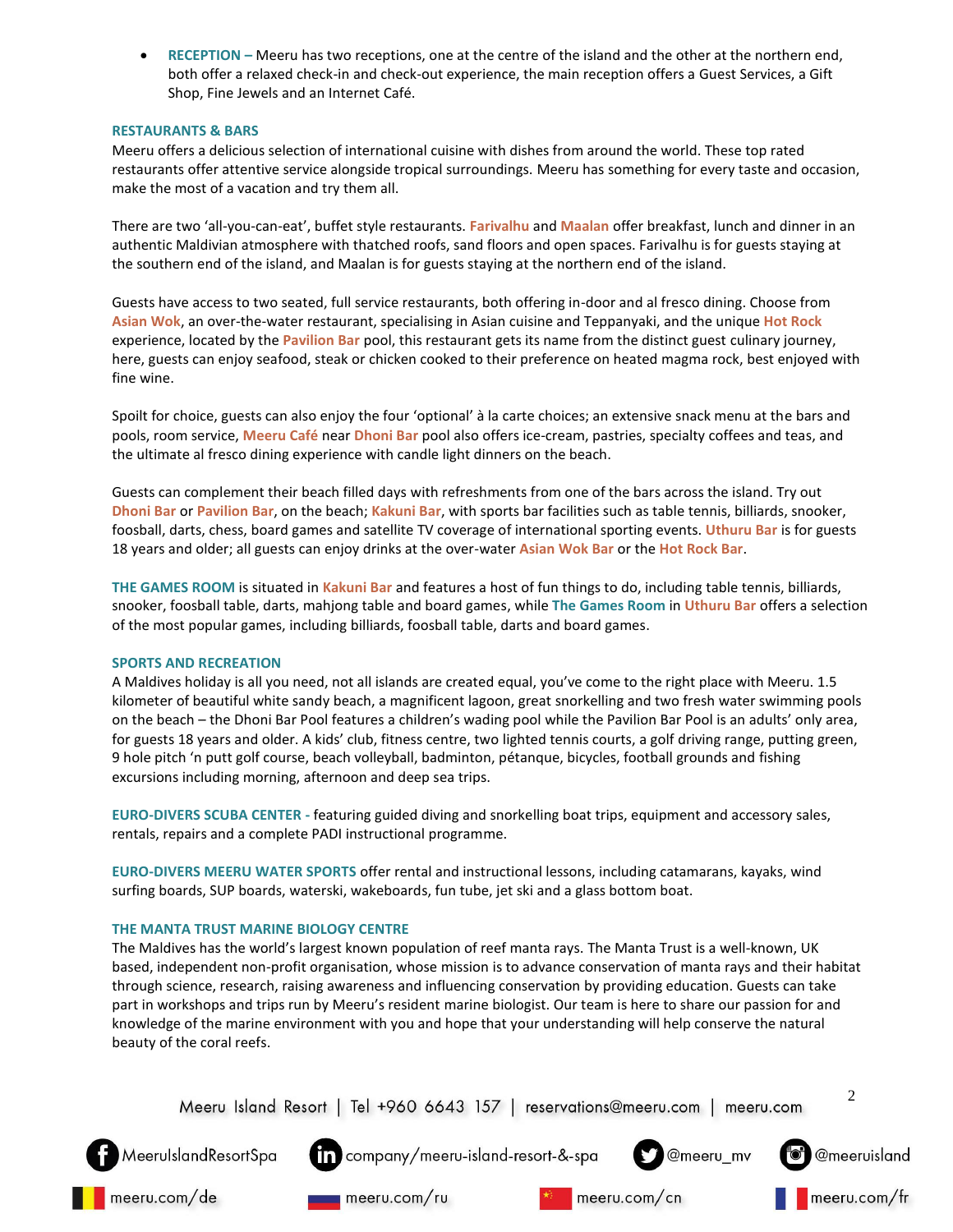#### **MEERU'S CORAL GARDEN**

MeerulslandResortSpa

meeru.com/de

The Meeru Coral Garden project is a conservation effort that contributes and enhances the natural live coral within the lagoon of the island. These conservation efforts provide a great snorkelling experience, while allowing Meeru to share the beauty of the Maldives' Ocean and fostering environmental awareness through interactive guest activities. Meeru guests can snorkel and swim above the coral gardens and take part in guided activities carried out by designated team members. Our dedicated staff are here to educate, inform and create awareness about the coral reef system and increase the resilience of live corals and marine life for generations to come.

**DUNIYE SPA** provides a tropical spa experience for women and men, focused on wholeness, simplicity, purity and quality. The therapist's healing energy combine with Asian massage techniques alongside chemical free, pure organic products to create a natural, holistic, personalised approach to caring for each guest's health, beauty and wellbeing. Meeru boasts two relaxing spa experiences, one over-water and the other nestled in the natural tropical gardens.

**ENTERTAINMENT** includes a night time programme, with a Maldives' culture & history presentation, a marine preservation slide show, Boduberu cultural dance show, DJ disco, divers' video, movie night, live band, table tennis tournament. The resort also features an island lending library where you can take or donate a book, explore the Maldives culture and history at the Meeru Museum or explore the island and experience a Nature Trail or Garden Tour.

**THE TV ROOM –** located in **Uthuru Bar** this area is great for watching the big game, sports and movies on the satellite TV.

**ACTIVITIES** include guided excursions such as a complimentary snorkelling boat to the house reef (equipment is not complimentary), a sunset cruise, love boat day sail, photo flight, Robinson Crusoe island experience, and more! There is also a weekly programme of sports tournaments.

**BROADBAND INTERNET CONNECTION -** at Meeru we understand how important it is to share your journey with the people in your life and those quick 'catch-ups'. We also know that your holiday is the perfect time to escape and disconnect from the hustle and bustle of everyday life. It's all about balance, so we offer guests' free WiFi in all villas and select public areas to ensure a great holiday experience.

**INTERNET CAFÉS -** this island nook offers you free use of a computer to access the internet, web-based email, surf the web or connect via social media.

**MEERU MOMENTS –** an onsite professional photography service to capture those picture perfect memories that will last a lifetime.

**SHOPPING -** the Gift Shop features a complete selection of swimwear, sportswear, batik, Meeru branded merchandise, books, music CD's, Jewellery, artwork, crafts, sundries, snacks, magazines, cigarettes and more!

**FINE JEWELS** offers a complete selection of beautiful gemstones and jewellery at reasonable prices.

**MEETING AND BANQUET FACILITIES -** includes two air-conditioned venues, the meeting room seats up to 30 guests, classroom set-up, while the open-air hall offers an island style venue and features a sand floor, with overhead ceiling fans and is perfect for bigger cocktail or seated functions, this venue can accommodate up to 100 guests.

 **ALL INCLUSIVE PLUS PACKAGE** Guests can enjoy the exceptional value of this 'optional' plan, which includes unlimited 'all you can drink' alcoholic and non-alcoholic beverages 'all day and night; plus, water, soft drinks, beer, wine, coffee, tea, iced coffee and iced tea from your minibar; 24 hour afternoon tea, one ½ bottle of Champagne, a 20% discount on all food items at Asian Wok and at Hot Rock Restaurant (not valid for special events) and one dinner at Asian Wok oRestaurant for every 5-night stay guest (pre-booking required as it is subject to space availability and not valid for special events) The package also features one sunset cruise; one; one half hour group lesson for snorkelling, windsurfing and golf driving range, access to the fitness centre, and daytime use of the golf driving range, tennis, volleyball, badminton courts, the games room as well as kayaks and windsurfing boards. Free Yoga Session in Duniye Spa; group sessions, regularly scheduled; includes Pranayama, Asanas and Yoga Nidra and a 20%discount from selected spa treatments taken during the first two days of the guest stay.



company/meeru-island-resort-&-spa

meeru.com/ru

3

@meeruisland

 $\blacksquare$  meeru.com/fr

@meeru\_mv

meeru.com/cn